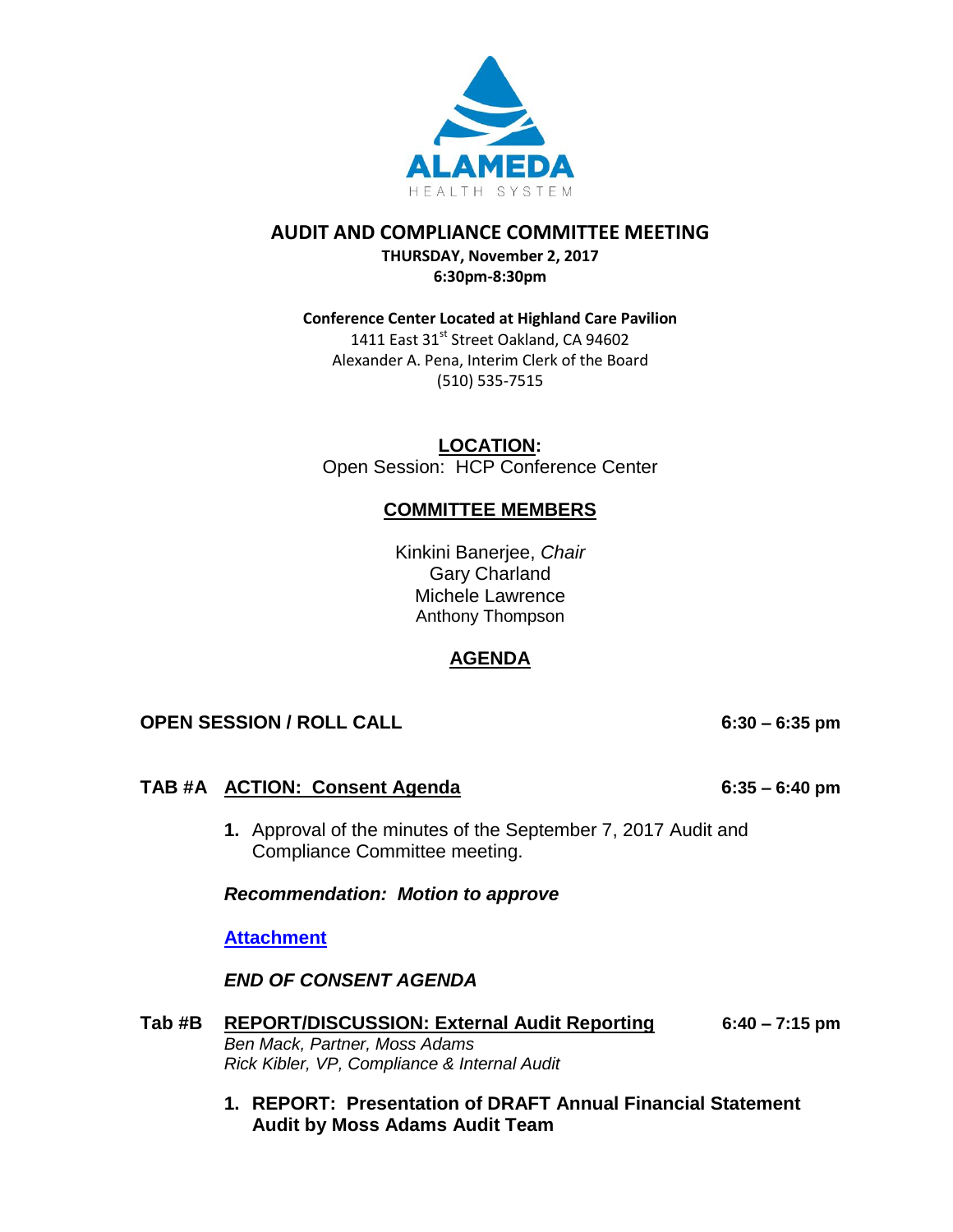- **2. REPORT: Presentation of Management Letter by Moss Adams Audit Team**
- **3. ACTION: Approve Financial Statements, Single Audit and Management Letter**

## **[Attachment](http://www.alamedahealthsystem.org/wp-content/uploads/2017/10/TAB-B.pdf)**

|  | TAB #C REPORT: Internal Audit Reporting      | 7:15 – 7:30 pm |
|--|----------------------------------------------|----------------|
|  | Rick Kibler, VP, Compliance & Internal Audit |                |

**1.** HIPAA Walkthrough Assessments – Newark, Hayward and Eastmont Wellness Centers

## **[Attachment](http://www.alamedahealthsystem.org/wp-content/uploads/2017/10/Tab-C1.-HIPAA-Walkthrough-Assessments-Newark-Hayward-Eastmont-Wellness-Centers-10-6-2017.pdf)**

#### **TAB #D REPORT: Revisions to Committee Charter 7:30 – 7:45 pm** *Rick Kibler, VP, Compliance & Internal Audit*

**1.** Audit and Compliance Committee Charter

## **[Attachment](http://www.alamedahealthsystem.org/wp-content/uploads/2017/10/TAB-D.pdf)**

#### **TAB #E INFORMATION: Status Reports (Written Reports)**  *Rick Kibler, VP, Compliance & Internal Audit*

### **Internal Audit Status Reports**

- **1.** Status of FY2018 Internal Audit and Compliance Plan
- **2.** Follow-up to Past Audit Reports
- **3.** Toyon Update

### **Compliance Program Reports**

- **4.** Compliance Program Assessment
- **5.** Compliance Program Report
- **6.** AHS Compliance Dashboard FY17 4QTR
- **7.** Recent Compliance News
- **8.** Current Regulatory Activity

### **[Attachment](http://www.alamedahealthsystem.org/wp-content/uploads/2017/10/Tab-E.pdf)**

### **TAB #F INFORMATION: Annual Audit and Compliance 7:45 – 7:50pm Committee Agenda Calendar and Follow-Up**

#### *Committee*

- 1. Audit and Compliance Committee Master Calendar and Follow-up Worksheet
- **2.** AHS Board of Trustees Issue Tracking Form AUDIT COMPLIANCE **Committee**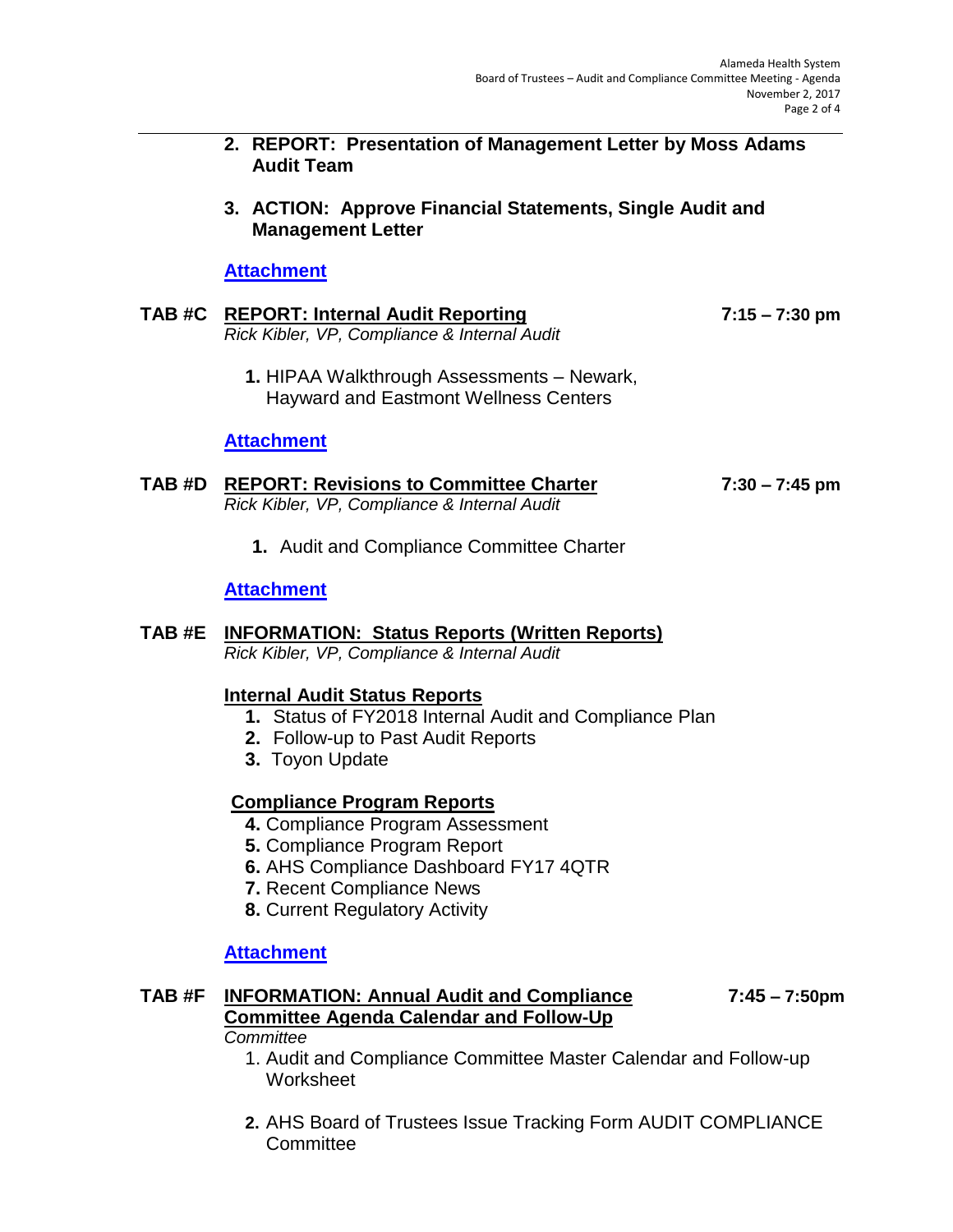# **[Attachment](http://www.alamedahealthsystem.org/wp-content/uploads/2017/10/Tab-F.pdf)**

**Public Comment**

**Trustee Remarks**

## **ADJOURNMENT**

### **Our Mission**

Caring, Healing, Teaching, Serving All

#### **Strategic Vision**

AHS will be recognized as a world-class patient and family centered system of care that promotes wellness, eliminates disparities and optimizes the health of our diverse communities.

#### **Values**

Compassion, Commitment, Teamwork, Excellence, Integrity, and Respect.

#### **Meeting Procedures**

The Board of Trustees is the Policy Body of the Alameda Health System. The Board has several standing Committees where Board matters are the subject of discussion at which members of the public are urged to testify. Board procedures do not permit: 1) persons in the audience at a Committee meeting to vocally express support or opposition to statements by Board Members or by other persons testifying; 2) ringing and use of cell phones, pagers, and similar sound-producing electronic devices; 3) signs to be brought into the meeting or displayed in the room; 4) standing in the meeting room. Citizens are encouraged to testify at Committee meetings and to write letters to the Clerk of the Board or to its members, 1411 East 31<sup>st</sup> Street Oakland, CA 94602.

**Members of the public are advised that all Board and Committee proceedings are recorded (audio), including comments and statements by the public in the course of the meetings. Copies of the audio recordings will be made available to the public. By attending and participating in Board/Committee meetings, members of the public consent to audio recording of any statements they may make during the proceedings.** 

### **Disability Access**

The Meeting Rooms are wheelchair accessible. Assistive listening devices are available upon request at the Clerk of the Board's Office. To request sign language interpreters, readers, large print agendas or other accommodations, please contact the Clerk of the Board. Requests made at least 48 hours in advance of the meeting will help to ensure availability. The nearest accessible BART station is Lake Merritt. Accessible AC Transit Bus Route 62 stops at the entrance to Highland Hospital. Route 11 stops one block away, on  $14<sup>th</sup>$  Avenue at East  $31<sup>st</sup>$  Street. For schedule updates, call AC Transit at (510) 817-1717; BART at (510) 465-2278. There is accessible parking in the main patient parking lot enter on East 31<sup>st</sup> Street.

In order to accommodate persons with severe allergies, environmental illness, multiple chemical sensitivity or related disabilities, attendees at public meetings are reminded that